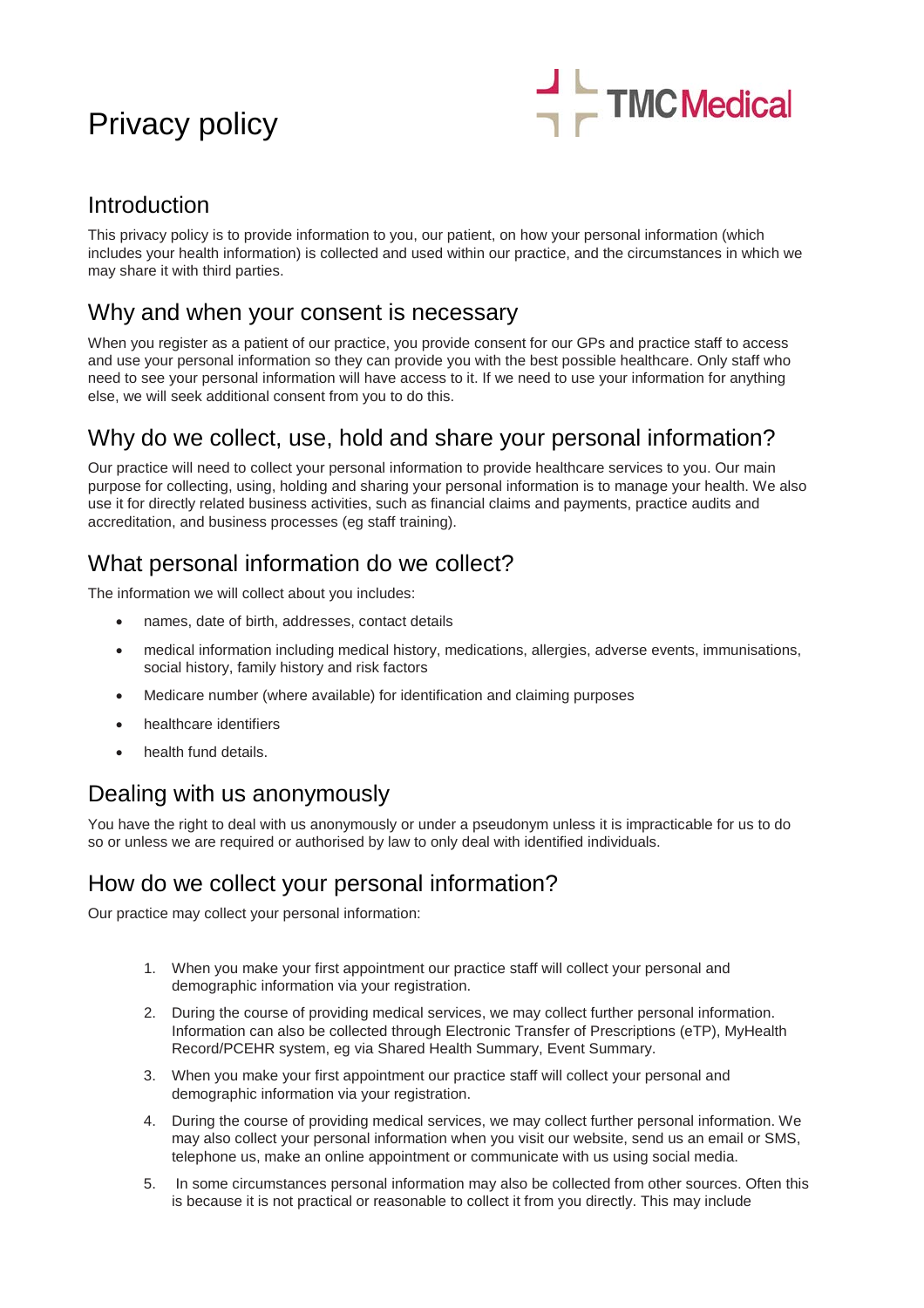## Privacy policy



information from:

• your guardian or responsible person

• other involved healthcare providers, such as specialists, allied health professionals, hospitals, community health services and pathology and diagnostic imaging services

• your health fund, Medicare, or the Department of Veteran's Affairs (as necessary).

#### When, why and with whom do we share your personal information?

We sometimes share your personal information:

- with third parties who work with our practice for business purposes, such as accreditation agencies or information technology providers – these third parties are required to comply with APPs and this policy
- with other healthcare providers
- when it is required or authorised by law (eq court subpoenas)
- when it is necessary to lessen or prevent a serious threat to a patient's life, health or safety or public health or safety, or it is impractical to obtain the patient's consent
- to assist in locating a missing person
- to establish, exercise or defend an equitable claim
- for the purpose of confidential dispute resolution process
- when there is a statutory requirement to share certain personal information (eg some diseases require mandatory notification)
- during the course of providing medical services, through eTP, My Health Record (eg via Shared Health Summary, Event Summary).

Only people who need to access your information will be able to do so. Other than in the course of providing medical services or as otherwise described in this policy, our practice will not share personal information with any third party without your consent.

We will not share your personal information with anyone outside Australia (unless under exceptional circumstances that are permitted by law) without your consent.

Our practice will not use your personal information for marketing any of our goods or services directly to you without your express consent. If you do consent, you may opt out of direct marketing at any time by notifying our practice in writing.

### How do we store and protect your personal information?

Your personal information may be stored at our practice in various forms.

Electronic records and visual (X-rays, CT scans, videos and photos.

Our practice stores all personal information securely. Each computer is password protected. All staff, allied health workers and visitors sign a confidentiality agreement.

#### How can you access and correct your personal information at our practice?

You have the right to request access to, and correction of, your personal information.

Our practice acknowledges patients may request access to their medical records. We require you to put this request in writing by contacting the Practice Manager (toormina@bigpond.net.au) and our practice will respond within 30 days A fee may be charged for access of your file.

Our practice will take reasonable steps to correct your personal information where the information is not accurate or up to date. From time to time, we will ask you to verify that your personal information held by our practice is correct and current. You may also request that we correct or update your information, and you